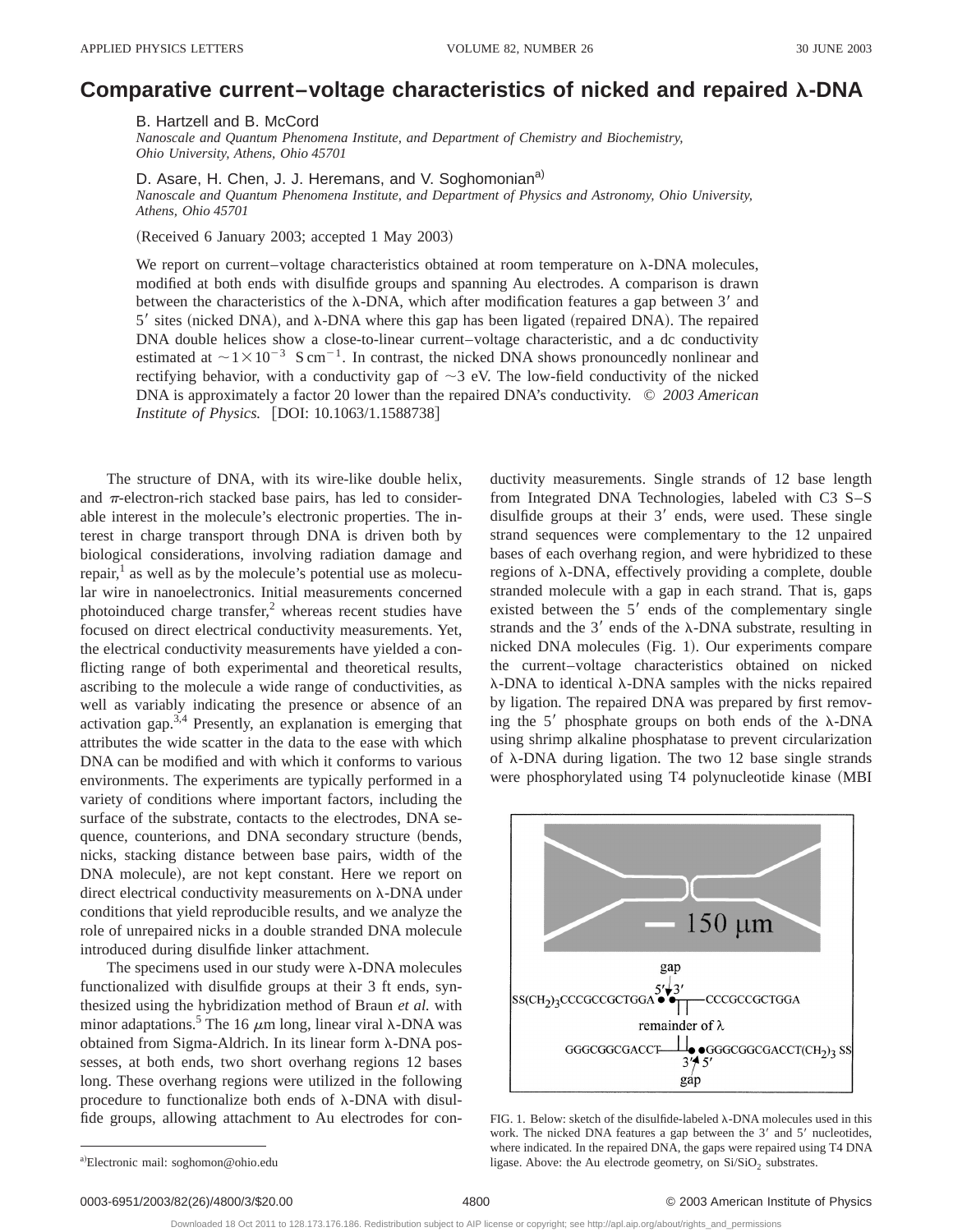Fermentas) and one of these oligonucleotides was hybridized to  $\lambda$  by cooling slowly from 75 °C. The nick in the phosphate backbone between this oligonucleotide and  $\lambda$  was then repaired using T4 ligase (MBI Fermentas). The mixture was filtered to remove excess free oligonucleotide and then the second oligonucleotide was hybridized and ligated to  $\lambda$  in the same manner. To verify that the earlier-mentioned enzymatic manipulations worked properly, one of the 12 base complementary oligonucleotides was labeled with a fluorescent dye. After completion of the final ligation step, the  $\lambda$ -DNA sample was cleaved with a restriction enzyme (*Bgl*II, New England BioLabs) to yield smaller fragments that could be analyzed by denaturing capillary electrophoresis coupled with laser induced fluorescence detection. As expected, a single-strand, fluorescent fragment, with a length greater than the 12 base complementary oligonucleotide, was detected (fragment of 419 base length), confirming the realization of successful enzymatic ligations.

Electrodes were fabricated using standard lithography techniques, on  $p$ -type doped Si  $(100)$  substrates capped with 4500 Å thermal oxide. The metal stack consisted of a 80 Å Cr sticking layer, followed by a 300 Å Au layer, evaporated after photolithography. A lift-off procedure resulted in the electrode geometry depicted in Fig. 1. The electrodes are separated by 8  $\mu$ m, and run parallel over a length of 50  $\mu$ m. The quarter-circle opening of the electrode gap toward the electrical contacts was provided to avoid electric field concentrations. After lithography the samples were boiled in acetone to remove traces of photoresist, then cleaned in a heated ammonium hydroxide/hydrogen peroxide mixture to remove organic residues, and finally were again boiled in acetone and subsequently in methylene chloride. This rigorous cleaning procedure of the electrodes prior to DNA attachment proved necessary to obtain reproducible results, presumably because the procedure leads to abundant Au sites, facilitating the formation of a chemisorbed disulfide-Au bond, and hence, adequate electrical contacts.<sup>6</sup> We also noticed that photoresist profiles leaving an upturned edge to the electrodes led to poor results, demonstrating the need to control the fabrication procedure.

Manipulation by ac electric fields was used to orient the DNA strands between the two electrodes, by applying a field of strength  $10^6$  V/m at a frequency of 1 MHz over the electrodes.7,8 The success of this method of alignment was visually confirmed using confocal microscopy and a DNA fluorescent intercalating dye. In our procedure, the ac field was applied to the device and subsequently a 2  $\mu$ L drop of the appropriate DNA solution  $(1–5 \text{ nM})$  was centered over the electrodes. During the 25 min alignment the sample was kept within a hydration chamber where the relative humidity was maintained between 85% and 90% to control droplet evaporation. After removing the ac field, the device was left for an additional 25 min in the chamber to allow for sufficient Au–S bond formation. The long alignment time and bond formation time, under controlled humidity, were necessary to obtain repeatable trapping of the DNA and, hence, consistent electrical contacts. The alignment was followed by a rinse with de-ionized water to remove both unbound DNA and buffer solution. The sample was then dried under a flow of nitrogen gas. A similar procedure using a dc electric field



FIG. 2. Current–voltage characteristics measured at room temperature on disulfide-labeled λ-DNA molecules. Dashes: repaired DNA; dots: nicked DNA, swept from negative to positive potential; solid line: nicked DNA, swept from positive potential to negative potential; filled circles: electrodes without DNA (zero line).

of 106 V/m proved less reliable. To quantify parasitic conductance resulting from traces of buffer or ligase solution and salt bridges, a base line measurement was performed on a tenfold excess solution of buffer and ligase. In a procedure identical to that for depositing DNA solution, a droplet of the buffer and ligase was placed onto a device, and dried under a flow of nitrogen gas. The maximum value of the current, in the range from  $-20$  to 20 V, was measured to be 1 nA. In contrast, the open electrode measurements yielded on the order of 2 pA, and actual DNA devices yielded several tens of nanoamperes. Hence, in our procedure, we may neglect parasitic conductance channels in all but the most detailed measurements.

*I* –*V* characteristics were measured on the samples under ambient condition and at room temperature. A slight dependence on humidity was noticed, and forms the subject of further study, but will be neglected in the present work. Figure 2 compares *I* –*V* characteristics obtained on nicked  $\lambda$ -DNA, to characteristics obtained on repaired  $\lambda$ -DNA. The figure also shows the current measured before DNA deposition, as a zero line. For the nicked  $\lambda$ -DNA, the  $I-V$  characteristic is pronouncedly nonlinear, showing a conductivity gap up to  $\sim \pm 3$  V, beyond which sizable current flow occurs. Voltage sweeps were performed both in the negative to positive direction and reverse, and the fine structure as well as the overall shape of the data is mirrored around zero bias for up compared to down sweeps. The individual *I* –*V* curves are slightly asymmetric around zero bias, and fine structure appears around  $7-12$  V bias (positive bias for up sweep, negative bias for down sweep). The up and down voltage sweeps are expected to mirror each other if source and drain electrodes hold interchangeable roles. Although the DNA molecule is not precisely symmetric around its mid point, in this case the close-to-random potential landscape provided by the long base sequences  $({\sim}24\,000$  bases long) between the